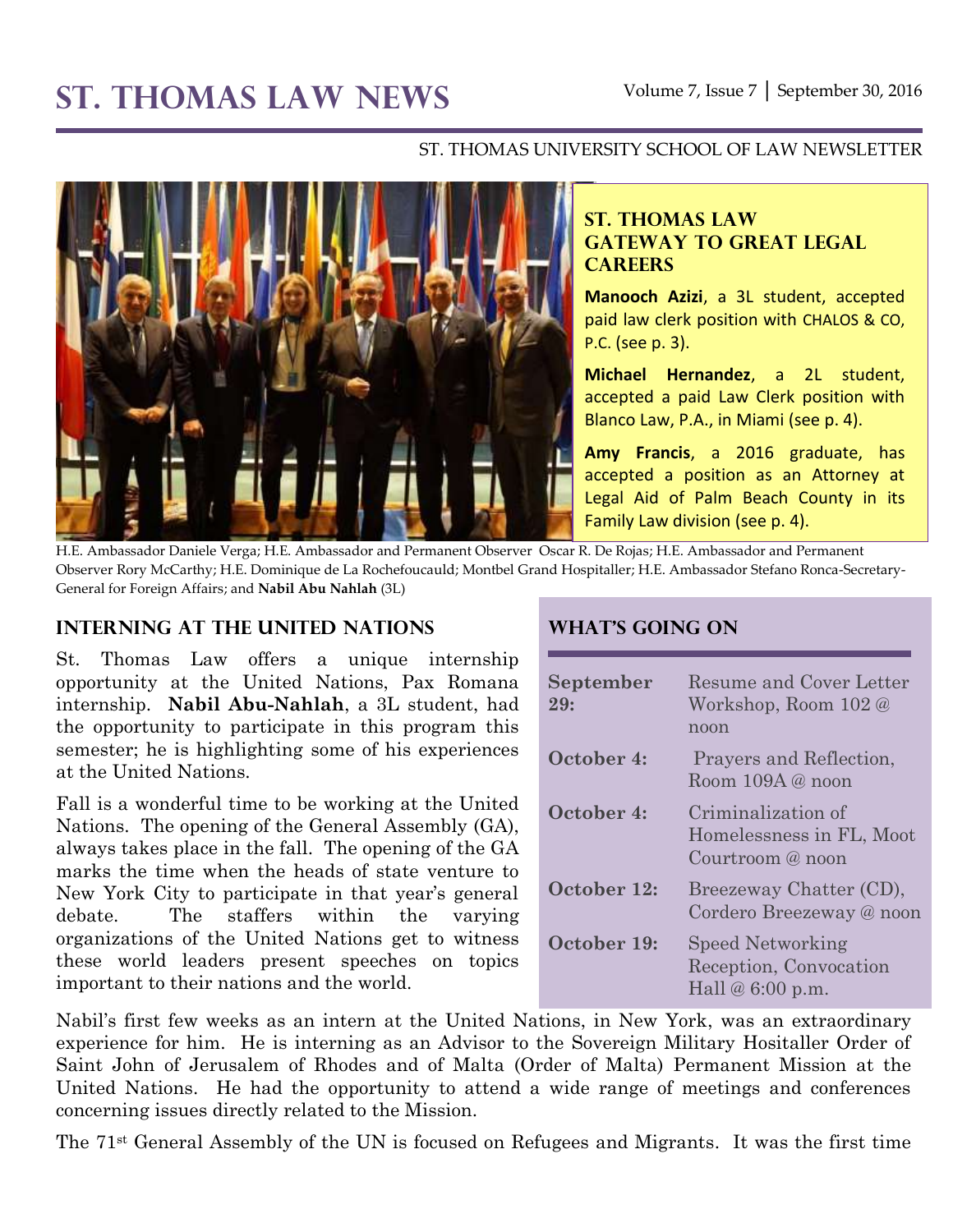the GA had called for a Summit with the Heads of State concerning large movements of refugees and migrants and was an historic opportunity to come up with a blueprint for a better international response to the ongoing humanitarian refugee crisis. The Summit was a watershed moment to strengthen governance of international migration and a unique opportunity for creating a more responsible, predictable system for responding to large movements of refugees and migrants.



At the GA, Nabil had the pleasure to hear the President of Yemen speak; the Foreign Minister of



Australia leaned over to him while the President of Yemen was speaking to ask a question. He also got the opportunity to meet President Barack Obama, Secretary of State John Kerry, Amal Clooney, George Clooney, Forest Whitaker, numerous presidents, prime ministers, and UN ambassadors including the Prime Minister of Bangladesh H.E. Sheikha Hasina, with whom he had a long and stimulating conversation at the Vienna Café in the UN building.

Given Nabil's interest in being an International Human Rights lawyer, the Summit was the pinnacle of his studies and provided him the opportunity to learn from international scholars and international leaders worldwide. It also provides him the opportunity to network at an international level, an opportunity that is impossible to replicate anywhere else in the World. Because of this exceptional opportunity and with the guidance of Professor Mark J. Wolff, Nabil believes his future professional development is very bright and heading in the right direction.

# **New Law Library Hours on Friday and Saturday**

The Law Library will now have the afterhours room (on the S.E. corner of the Law Library) open until midnight on Friday and Saturday night for law students to use to study. Students must have a valid student ID card to enter the facility.

## **Paul Lipton spoke at Peter T. Fay American Inn of Court first meeting**

On September 14, 2016, the Honorable Peter T. Fay American Inn of Court held its first fall meeting. Guest speaker was Paul Lipton, Esq., Director of Professionalism at Rumberger, Kirk & Caldwell, P.A., and Chair of the Eleventh Judicial Circuit Professionalism Committee. Mr. Lipton spoke about finding true meaning in and beyond the practice of law. Mr. Lipton is the author of the Highly Acclaimed "Hour of the Wolf."



Pictured: **Veronique Malebranche** (2L), **Loetitia McMillion** (3L), **Danielle Schwabe** (3L), and **Janna Mateo** (3L).

## **Operation Gratitude**

Please join St. Thomas Law FAWL in giving back to those who fight for us each day. Operation Gratitude is a volunteer-based organization that sends care packages to the military and first responder communities. Potential items needed are sock, pens, shaving cream, and personalized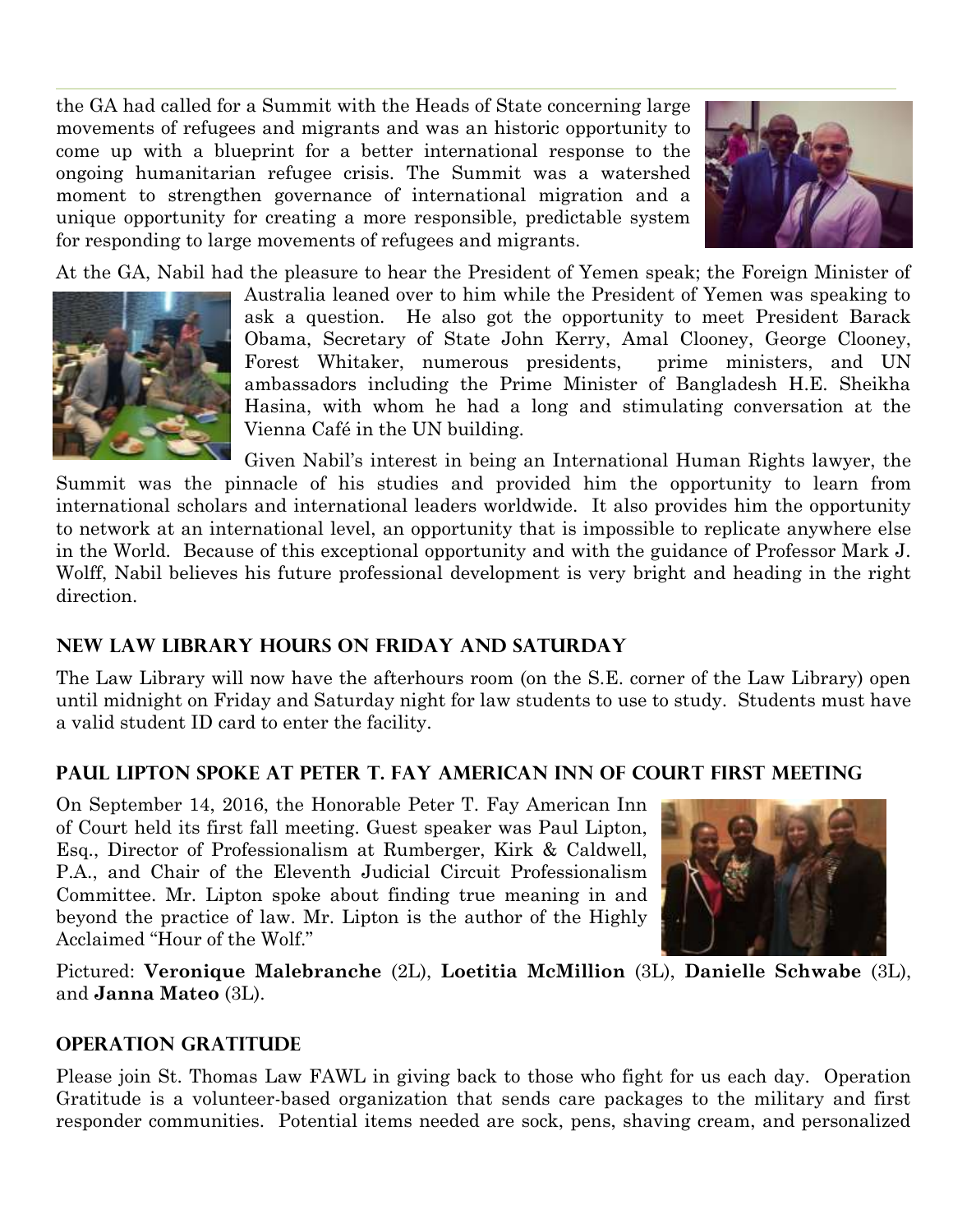handwritten letters. All donations are greatly appreciated; boxes have been placed around the law school for the donations. Please keep in mind Friday, September 30, 2016, is the last day to donate to FAWL. To get a complete list of items needed, please visit www. OperationGratitude.com/wishlist

## **Exploring Small Firms**

On September 15th, **Joshua Hertz** '01, founding owner of The Law Offices of Joshua J. Hertz, P.A., and Jay Kim, managing partner at Kim Vaughan Lerner, LLP, spoke at one of Career Development's Lunch & Learns about "Exploring Small Firm Practice." Messrs. Hertz and Kim are members of the Executive Council of The Florida Bar's Solo and Small Firm Section. More forty students were in attendance.

## **Fashion Show Benefiting Miami Children's Hospital**

Alumni Ricky Patel '09 and Wes Farrell '09 of the Farrell & Patel law firm in Miami will host their annual "Fashion Gives Back" fashion show Thursday, September 29th from 6:00 p.m. to 9:00 p.m., at The Moore Building, 191 NE 40th Street, Miami, Florida, in the Miami Design District. All are welcome to attend. Tickets are \$35 per person, and can be purchased at [https://www.mchf.org/mcyaevents/fashiongivesback.](https://www.mchf.org/mcyaevents/fashiongivesback) All event proceeds benefit the Nicklaus Children's Hospital in Miami.

## **The Criminal Law Society invited Jose Baez to campus**

On September 20th, St. Thomas Law Alumnus and criminal defense attorney Jose Baez addressed more than 260 students in the Moot Court Room. Mr. Baez spoke about his personal story, and experiences, and career path.

## **Career Development Hosts Miami-Dade Commission on Ethics and Public Trust**

Staff Attorney Gilma Díaz-Greco from the Miami-Dade Commission on Ethics and Public Trust visited the campus on September 27, 2016, as part of the Lunch & Learn Series by the Office for Career Development. Ms. Díaz-Greco shared insights on the role of the Commission, its jurisdiction over county



employees and elected officials, and past cases handled by her office. More than 100 students heard about the internship opportunities either for credit through the school's Clinical Program or for legal *pro bono* hours.

#### **STUDENT ACHIEVEMENTS**

**Manooch Azizi**, a 3L student, accepted a paid law clerk position with CHALOS & CO, P.C., an International Law Firm specializing in Admiralty and Maritime Law. The firm represents foreign and domestic corporations, insurers (both domestic and foreign), brokers, third-party claims administrators, shipowners, charterers, protection and indemnity associations (P&I Clubs), energy companies, oil and gas exploration, refiners and transportation companies, manufacturers,